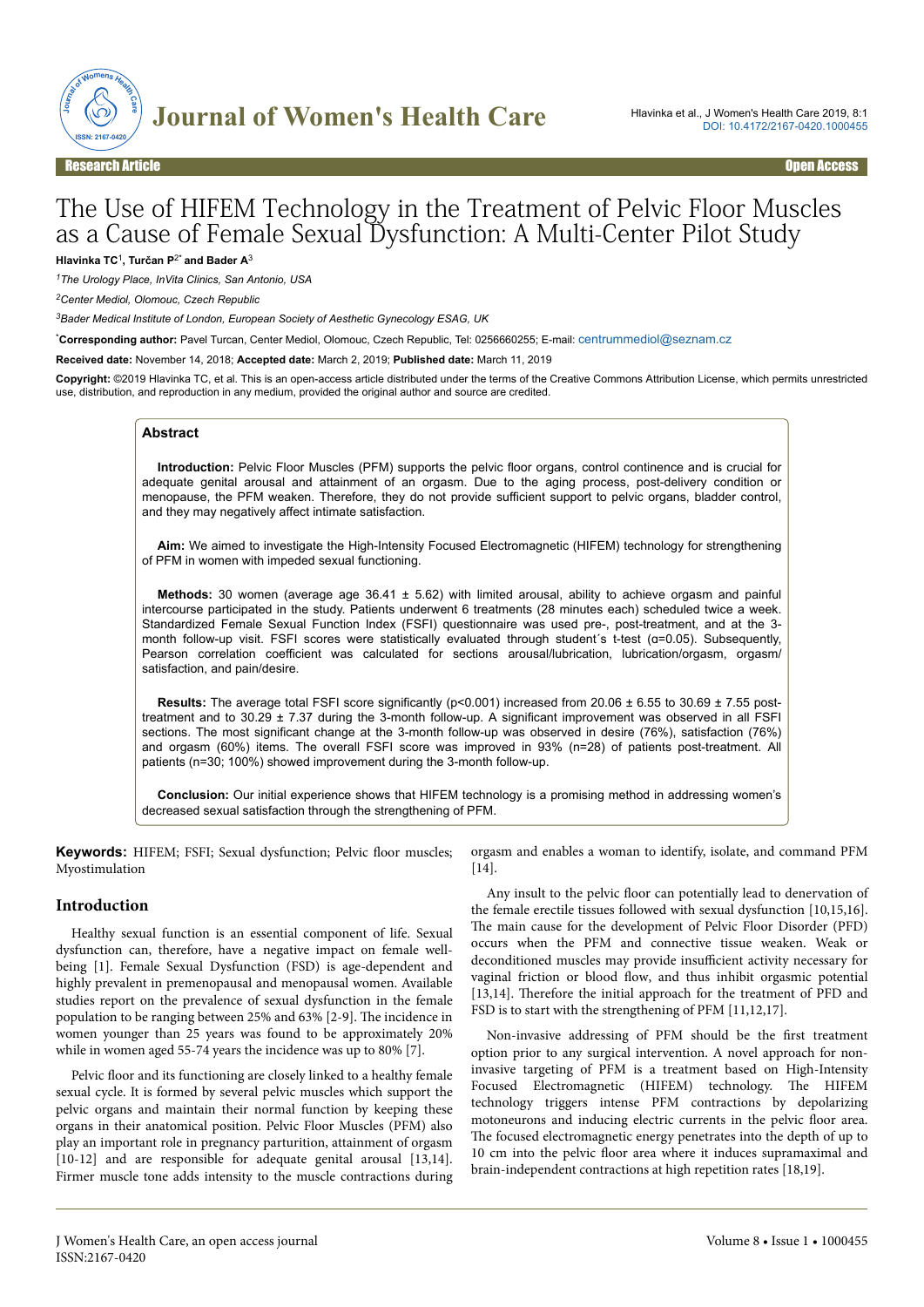Due to the intense repetitive muscle stimulation combined with the vasodilating effect of electromagnetic fields and restoration of the muscle tonus, we assume that HIFEM may positively affect female intimate health and sexual functions. Нe subject of the study is a device based on HIFEM technology (BTL EMSELLA, BTL Industries Inc., Boston MA), which is FDA cleared for strengthening of pelvic floor muscles in the treatment of female urinary incontinence (UI).

Previous studies [18,19] investigating the HIFEM technology for UI proved that female patients reported a significant decrease in incontinence symptoms as well as a reduction in usage of incontinence pads. As the HIFEM technology impacts the PFM due to its myostimulatory effect, it could be beneficial not only in bladder control, but also in improvement of intimate life and sexual functions.

We aimed to investigate the myostimulatory effect of a High-Intensity Focused Electromagnetic (HIFEM) technology on PFM in women who reported impeded sexual functioning. We hypothesized that HIFEM can strengthen PFM and as a consequence will improve the quality of intimate life.

# **Method**

## **Study design**

This was a retrospective single-arm study of the patients who had been admitted to our department between 2017-2018. A total of 30 female patients (average age  $36.41 \pm 5.62$ ) were enrolled. The inclusion criteria included initial impeded sexual functioning through limited arousal, impaired ability to achieve orgasm and increased intercourse pain.

Patients with pregnancy, metal implants, tumor, blood coagulation disorder, and vaginal infectious disease were excluded from the study. Before the treatments, all subjects received informed consent about the treatment procedure and signed written consent.

The patients received a treatment procedure applied to the PFM using the BTL EMSELLA device (BTL Industries Inc., Boston MA) based on HIFEM technology. Нe device consists of a control unit and a cable connecting the unit to a chair with an in-built circular coil. During the treatment, the device generates a focused electromagnetic field with intensities of up to 2.5 T and penetrating into depths of up to 10 cm.

The treatment protocol consisted of six treatments scheduled twice a week with a single treatment lasting for 28 minutes. Нe treatment protocol conformed to the ethical guidelines of the 1975 Declaration of Helsinki adopted by the General Assembly of the World Medical Association (1997-2000) and by Convention on Human Rights and Biomedicine of Council of Europe (1997).

During the treatment, patients were seated on the chair and remained fully clothed. Prior to the therapy, each of the patients received verbal instructions about the course of the therapy and about the principles of supramaximal PFM contractions. Contractions are supposed to help them to identify, isolate and command their PFM.

After the instructions, the patients were positioned on the chair and the optimal position for inducing muscle contractions was identified. Then, the therapy was initiated with low intensity which was continuously adjusted during the treatment in accordance with patient tolerance threshold [18,19].

#### **Data collection**

As a standard part of the treatment procedure, all of the 30 enrolled subjects reported patient's feedback in the form of the standardized Female Sexual Function Index (FSFI) questionnaire pre- and posttreatment, and during the 3-month follow-up visit [20]. Obtained feedback was statistically analyzed by comparing the pre- and postintervention patients' condition.

A normal data distribution has been assumed (0.05 significance level), therefore the parametric Student t-test was used to calculate the significance of FSFI full-scale scores and individual FSFI sections. Furthermore, Pearson correlation coefficient was calculated for paired items Arousal/Lubrication, Lubrication/Orgasm, Orgasm/Satisfaction, and Pain/Desire. Bonferroni correction was applied according to the number of the carried tests. Finally, the percentage of improved patients was calculated according to the FSFI full-scale score.

#### **Results**

The analysis of the pre-treatment FSFI questionnaires showed an average full-scale score of  $20.06 \pm 6.55$ , which according to the predefined cut-point of 26.5 indicates sexual dysfunction. Нe posttreatment average full-scale score significantly increased to 30.69  $\pm$ 7.55 and was maintained during 3-month follow-up at the level of  $30.29 \pm 7.37$  (p<0.001). The total FSFI scores are shown in Figure 1.



Figure 1: Changes in FSFI full score in treated patients. Data are visualized in box plots; blue rectangles contain 50% of data (interquartile range). Whiskers indicate the variability of the results.

The spread of whiskers and Interquartile Range (IQR) in the Figure 1 indicate the variability of the results obtained at the baseline. Before the treatments, there were patients with substantially lower FSFI score indicating moderate sexual function issues.

After the procedure consisting of 6 treatments the score significantly increased and also the variability of the data was reduced. At the 3 month follow-up, these results sustained showing no shift in the average, while the patient's scores were spread closely around the median.

The level of average improvement in the FSFI score, expressed in percentage, was on average 53% after the last treatment and was maintained at 51% (p<0.001) during the 3-month follow-up. Immediately after the 6<sup>th</sup> treatment, an improvement in FSFI score was

Page 2 of 4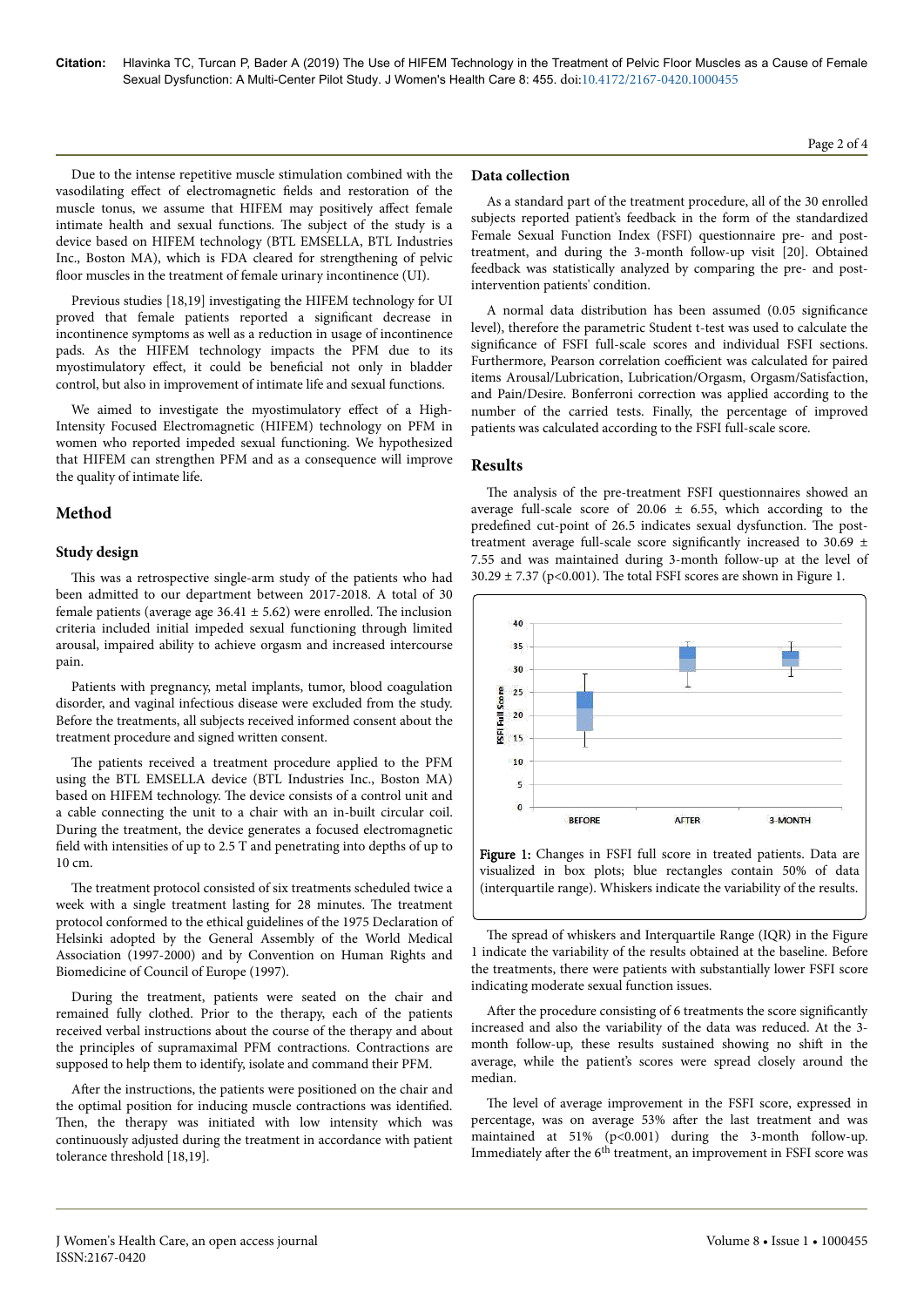observed in 28 (93%) subjects. During the follow-up appointment, all of the patients (n=30, 100%) reached a certain degree of improvement.

seen in sexual satisfaction (+76%), in sexual desire (+76%) and in orgasm (+60%). Нe scores of individual sections can be seen in Table 1.

The improvement was observed in all individual sections of the FSFI questionnaire, while the most prominent average improvement was

| Timing               | FSFI Score Mean ± SD (Median) |                           |                           |                           |                           |                           |  |
|----------------------|-------------------------------|---------------------------|---------------------------|---------------------------|---------------------------|---------------------------|--|
|                      | <b>Desire</b>                 | Arousal                   | Lubrication               | Orgasm                    | Satisfaction              | Pain                      |  |
| <b>Before</b>        | $2.79 \pm 0.63$ (3.00)        | $3.41 \pm 1.2$<br>0(3.30) | $3.42 \pm 1.89$ (1.60)    | $3.20 \pm 1.33$<br>(3.20) | $3.01 \pm 1.05$<br>(2.80) | $4.24 \pm 1.72$<br>(4.80) |  |
| After                | $4.91 \pm 0.93$ (5.40)        | $5.24 \pm 1.4$<br>3(5.70) | $4.92 \pm 1.7$<br>3(6.00) | $5.13 \pm 1.50$<br>(6.00) | $5.29 \pm 1.25$<br>(5.60) | $5.20 \pm 1.46$<br>(5.60) |  |
| 3-Month<br>follow-up | $4.87 \pm 0.82$ (4.80)        | $5.24 \pm 1.4$<br>2(5.40) | $4.68 \pm 1.5$<br>7(4.80) | $5.06 \pm 1.46$<br>(5.60) | $5.20 \pm 1.38$<br>(5.60) | $5.25 \pm 1.48$<br>(6.00) |  |

Table 1: A detailed description of FSFI items scores.

The analysis of relationships between the changes in different sections was performed to assess potential correlations. A highly significant correlation was observed in the case of before-after and before-follow-up for pairs Lubrication/Orgasm and Orgasm/ Satisfaction (Table 2). Нe strong correlation ranged between 0.65-0.71

and was statistically significant. Нe correlation between the differences in Arousal and Lubrication score showed to be insignificant with weak correlation coefficients. No correlation was found between the pair Pain/Desire. Calculated correlations for investigated pairs can be found in Table 2.

| <b>Correlations</b>         |                                |                               |                                |                        |  |  |  |  |
|-----------------------------|--------------------------------|-------------------------------|--------------------------------|------------------------|--|--|--|--|
| Timeline                    | <b>Arousal and Lubrication</b> | <b>Lubrication and Orgasm</b> | <b>Orgasm and Satisfaction</b> | <b>Pain and Desire</b> |  |  |  |  |
| Difference before-after     | $r = 0.34$                     | r=0.65*                       | r=0.68*                        | $r = 0.13$             |  |  |  |  |
| Difference before-follow-up | $r = 0.15$                     | r=0.66*                       | $r = 0.71*$                    | $r = 0.03$             |  |  |  |  |

Table 2: Statistically significant (Bonferroni correction, alpha less than 0.006) correlations are marked with an asterisk symbol (\*).

#### **Discussion**

The results suggest that the treatment procedure with HIFEM technology leads to significant improvement of the intimate life in female patients with FSD. Нe improvement was observed in all sections of the FSFI questionnaire in both short- and long-term results.

We contribute this improvement to well-structured intense pelvic floor workout delivered through HIFEM, induced supramaximal PFM contractions consequently accompanied with increased blood flow [21]. Нe correlation analysis showed a positive strong relationship between lubrication and orgasm, indicating that the treatments improved the vaginal lubrication of the patients which then was reflected in the increased ability to achieve orgasm.

Similarly, strong correlation was found between the orgasm and satisfaction. Нis indicates that the patients were able to reach orgasm easily which was logically reflected in their sexual satisfaction. On contrary, no correlation was found between the pain and the desire even though it could be assumed that reduced pain would lead to increased sexual desire [22,23].

The importance of PFM strength during intercourse was described by the previous authors [10-17,24-28] whose results correlate with our findings. Piassarolli et al. concluded that increased EMG activity of PFM muscles was associated with the improvement in all FSFI items [25]. Kanter et al. found that among sexually active women (n=370), a

strong pelvic floor was associated with higher scores in the FSFI orgasm domain [11].

The results of our study correlate with this research as the most significant improvement was observed in sexual satisfaction, desire, and orgasm domain. Similar results were reported by Martinez et al. where women with stronger PFM scored higher in the domains: desire, excitement, orgasm and also reported higher levels of FSFI score [26]. Authors also reported a moderate correlation between PFM strength and sexual satisfaction as well as between lubrication and PFM strength. Нis was also supported by findings from Lowenstein et al. stating that women with strong or moderately strong PFM scored significantly higher on the FSFI orgasmic and arousal domains than women with weak PFM [27].

The duration of PFM contraction was correlated with FSFI orgasmic domain and sexual arousal. Нeir finding suggests that both the orgasm and arousal function are related to better PFM function. Furthermore, Aydın et al. reported that Vaginal Electrostimulation (VES) treatment leads to improvement of total FSFI score, particularly in arousal, desire, orgasm, and satisfaction sections [29]. Нey observed no significant changes in pain or lubrication domains. Comparing to our study, pain was the part where we observed the lowest level of improvement. However, we would like to highlight that the VES includes an intravaginal probe which is not comfortable for the patient, while the BTL Emsella procedure is performed fully clothed and without a need of intravaginal probe.